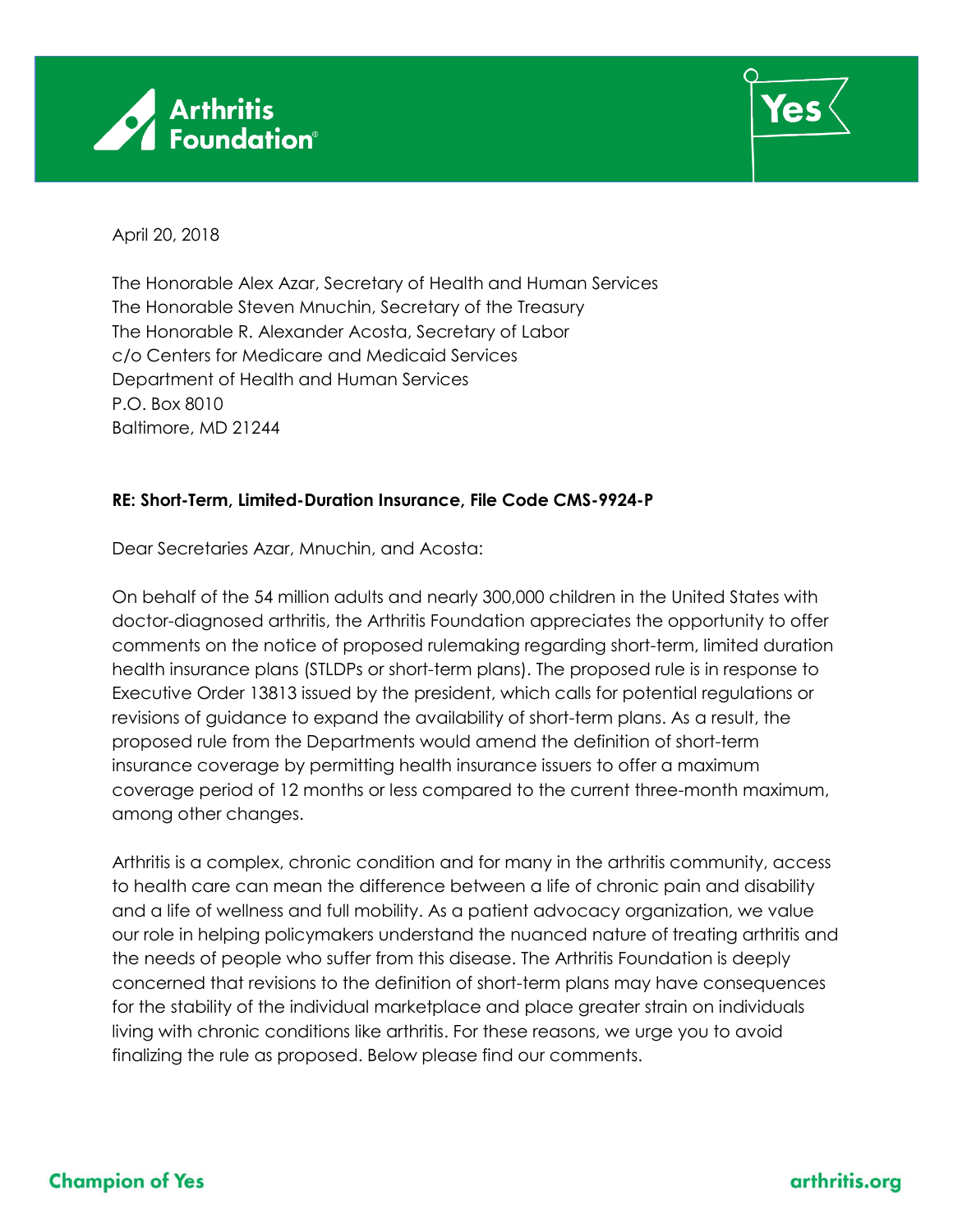



## Short-Term Plans and Market Stability

The advent of short-term health insurance was, by design, intended to be temporary and fill in coverage gaps when an individual moves from one health plan to another, or may be in between jobs. As a result, these types of plans were never meant to be purchased as a primary or comprehensive form of health coverage, let alone be widely eligible for renewability or extension beyond a period of twelve months. As the Departments pointed out in the 2016 notice of proposed rulemaking that scaled back the duration of short-term plans to a period of three months, there were concerns about individuals purchasing these plans as primary coverage as well as issuers offering renewal of these plans. In addition, the Departments noted, "[B]ecause these policies can be medically underwritten based on health status, healthier individuals may be targeted for this type of coverage, thus adversely impacting the risk pool for Affordable Care Act (ACA) compliant coverage."<sup>1</sup>

Many organizations with experience in the dynamics of health insurance markets, including the American Academy of Actuaries (AAA), the National Association of Insurance Commissioners, and Blue Cross Blue Shield Association have all suggested that a balanced risk pool and level playing field are critical for market stability and sustainability. For instance, in a letter to the Commissioner of Insurance in Idaho concerning one of the state's insurance proposals, the AAA wrote, "Health insurance markets require a stable regulatory environment … if one set of plans operates under rules that are more advantageous to healthy individuals, then those individuals will migrate to those plans; less-healthy individuals will migrate to plans more advantageous to them."<sup>2</sup>

Bolstering this point of view, two recent analyses of the proposed regulatory changes suggest migration of healthier, lower cost individuals from the ACA-compliant market to STLDPs. By one estimate, the Urban Institute finds that the number of individuals without minimum essential coverage would increase by 2.5 million next year, and about 4.2 million individuals would be enrolled in these short-term arrangements overall. The report goes on to estimate premiums in the ACA-compliant individual market (for states where short-term plans are not prohibited) would rise by nearly 20 percent.<sup>3</sup>

 $\overline{a}$ <sup>1</sup> https://www.regulations.gov/document?D=IRS-2016-0021-0001

<sup>2</sup> https://www.actuary.org/files/publications/Idaho\_030218.pdf

<sup>3</sup> https://www.urban.org/sites/default/files/publication/96781/2001727\_updated\_finalized.pdf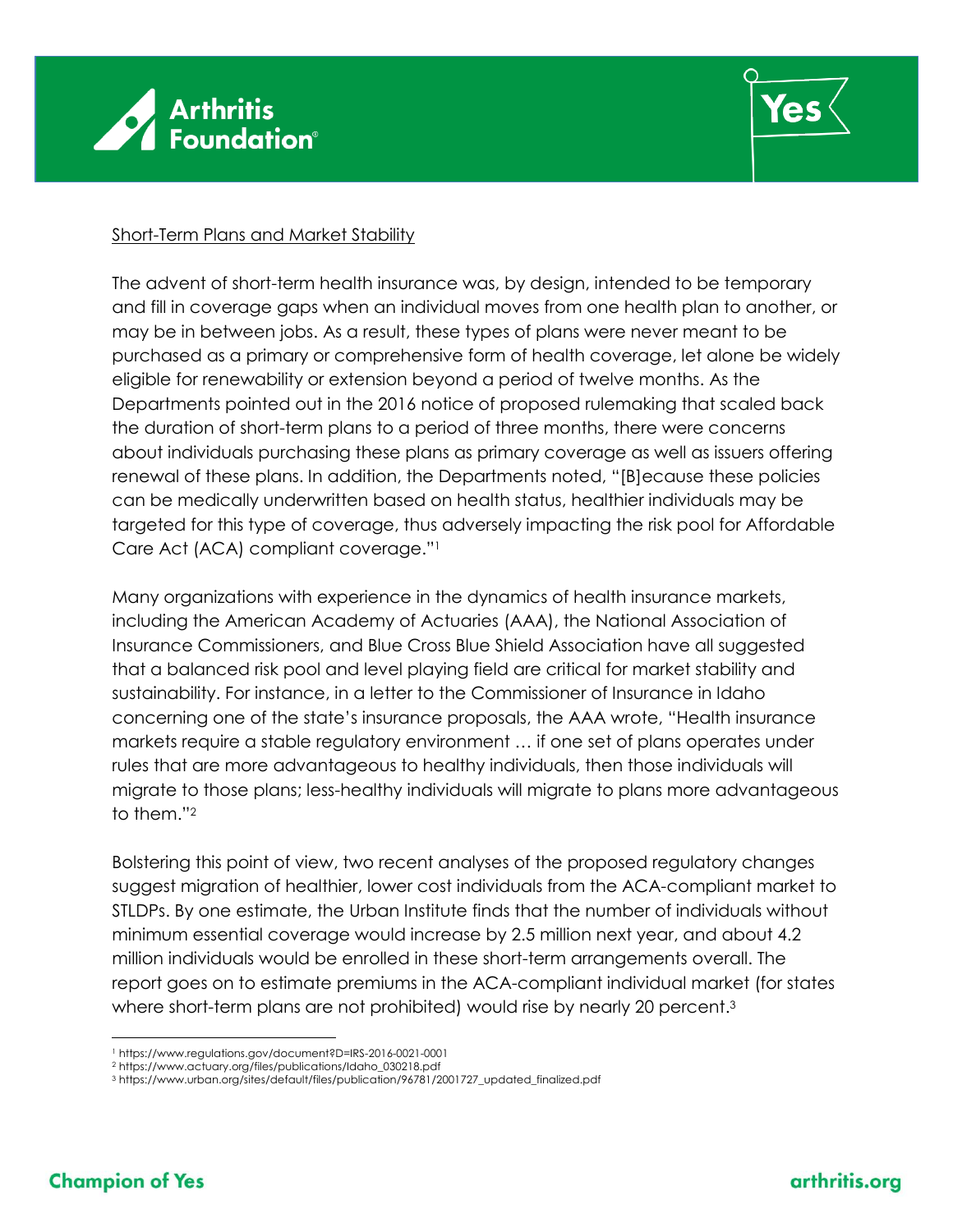



Additionally, an analysis by Wakely Consulting Group on behalf of the Association for Community Affiliated Plans concurs that enrollment will decrease in the ACA-compliant market when fully implemented, though by a smaller amount at 2 million individuals. In 2019 alone, the study projects enrollment could decline in ACA-compliant plans by nearly 400,000. <sup>4</sup> This contrasts with the Departments' estimate in the proposed rule, which projects that between 100,000 and 200,000 individuals enrolled in Exchange coverage would migrate to STLDPs.<sup>5</sup>

## Short-Term Plans Lack Patient Protections

Although short-term plans may offer cheaper health insurance coverage, the Arthritis Foundation is very concerned that these plans do not need to adhere to important standards and other critical patient protections under current law, which may contribute further to the destabilization of the individual market. Despite the intention of last year's executive order to promote health care choice and competition for consumers, the STLDPs under consideration would actually serve to restrict access to health care. Short-term plans would not be required to include or address a myriad of patient protections:

• **Coverage of essential health benefits, such as prescription drugs and mental health and substance use.** For many people with arthritis, affordability of life changing treatments is interchangeable with access to these treatments. People with arthritis are increasingly subjected to 40 to 50 percent cost-sharing requirements for specialty medications such as biologics, which have greatly improved the lives of patients suffering from arthritis. There are no guarantees that the drugs they need will be on their health plan's formulary. Given the complexities associated with managing the disease, the potential for prescription drugs to fall outside of short-term plan requirements has the very real potential to affect how arthritis patients access appropriate care and treatment and could result in nonadherence and worsening of disease. Further, multiple studies have shown that people with arthritis have higher levels of depression and anxiety; in fact, a Centers for Disease Control and Prevention (CDC) study found that 1 in 3 people with arthritis age 45 years or older suffer from depression

 $\overline{a}$ <sup>4</sup> http://www.communityplans.net/wp-content/uploads/2018/04/Wakely-Short-Term-Limited-Duration-Plans-Report.pdf

<sup>5</sup> https://www.regulations.gov/document?D=CMS-2018-0015-0002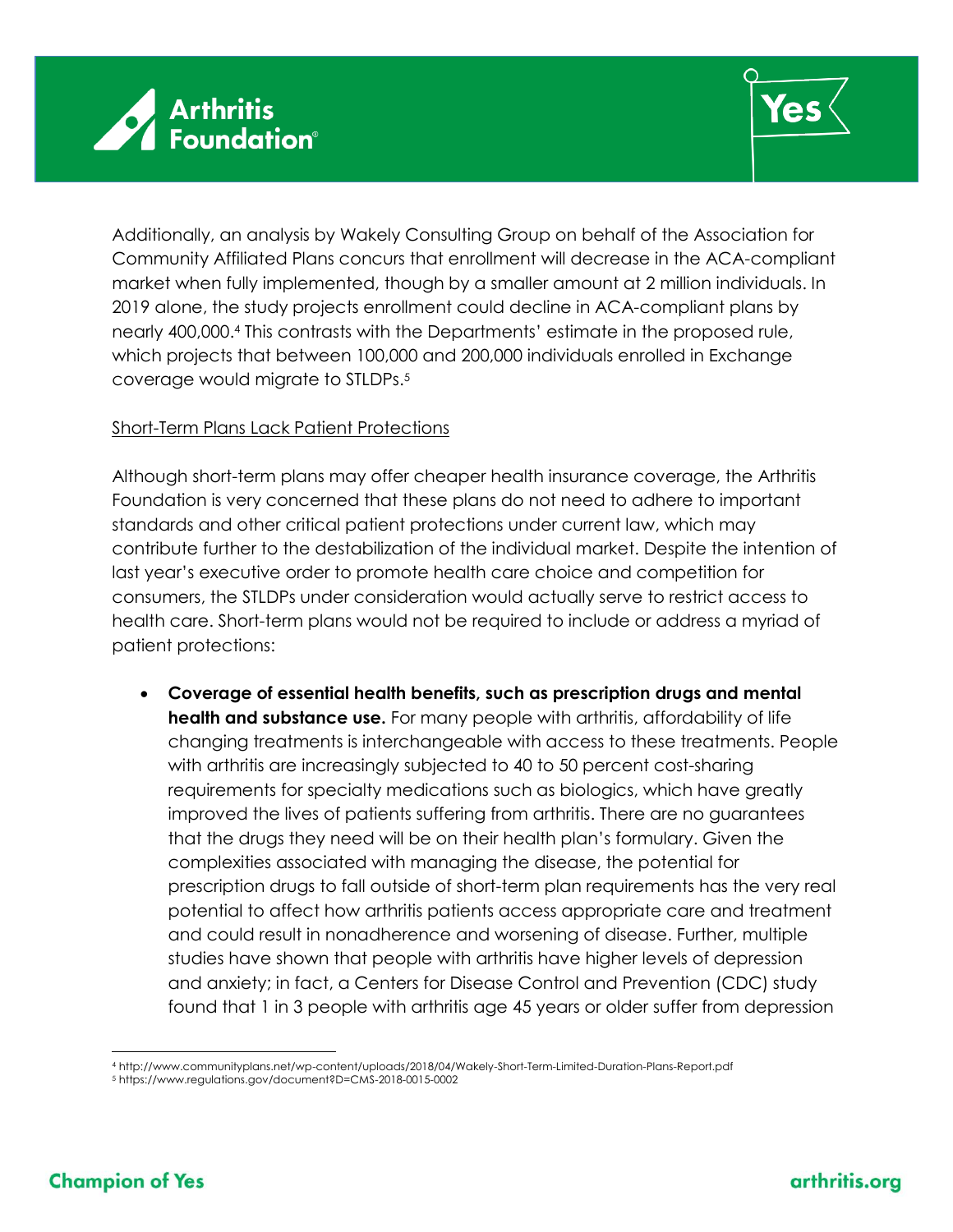



and anxiety. However, only half of respondents with mental health issues had sought treatment. Untreated depression and anxiety can have a significant impact on the level of disability and functional limitations among people with arthritis.

- **A ban on excluding coverage for pre-existing conditions.** The return of preexisting condition exclusions, which would affect people with arthritis and other chronic diseases, is very concerning. Before the passage of the ACA, as many as one-third of adults (about 52 million Americans) under age 65 had a health condition that would leave them uninsurable or paying significantly higher healthcare costs if they sought a policy that was medically underwritten. In fact, all but five states maintained lists of declinable medical conditions in the medically underwritten individual market before the passage of the ACA. Rheumatoid arthritis and other inflammatory forms of the disease were commonly found on such lists, as were many anti-arthritic medications.<sup>6</sup> As an additional example, pre-ACA young adults with juvenile arthritis who lost health coverage under their parent's insurance policy when they graduated college were frequently denied coverage completely, or coverage was delayed, due to their pre-existing condition. Insurers must not discriminate with respect to health status.
- **A ban on lifetime and annual dollar limits on coverage.** Before the ACA was enacted, health insurers were permitted to impose lifetime and annual dollar limits on certain benefits. A 2012 report from the Office of the Assistant Secretary for Planning and Evaluation estimated that 105 million Americans across large, small, and individually-purchased health plans had lifetime limits prior to the passage of the ACA.<sup>7</sup> If the proposed rule is finalized, patients who may be diagnosed with a chronic disease such as arthritis while covered by a STLDP would face significant hardship and financial burdens to manage their disease.
- **Limits on out-of-pocket costs like co-payments, co-insurance, and deductibles**. Prior to the ACA, patients often had no limits on out-of-pocket costs to manage their disease. In some cases, patients found payments made toward the

 $\overline{a}$ <sup>6</sup> https://www.kff.org/health-reform/issue-brief/pre-existing-conditions-and-medical-underwriting-in-the-individual-insurance-market-priorto-the-aca/

<sup>7</sup> https://aspe.hhs.gov/system/files/pdf/76401/ib.pdf